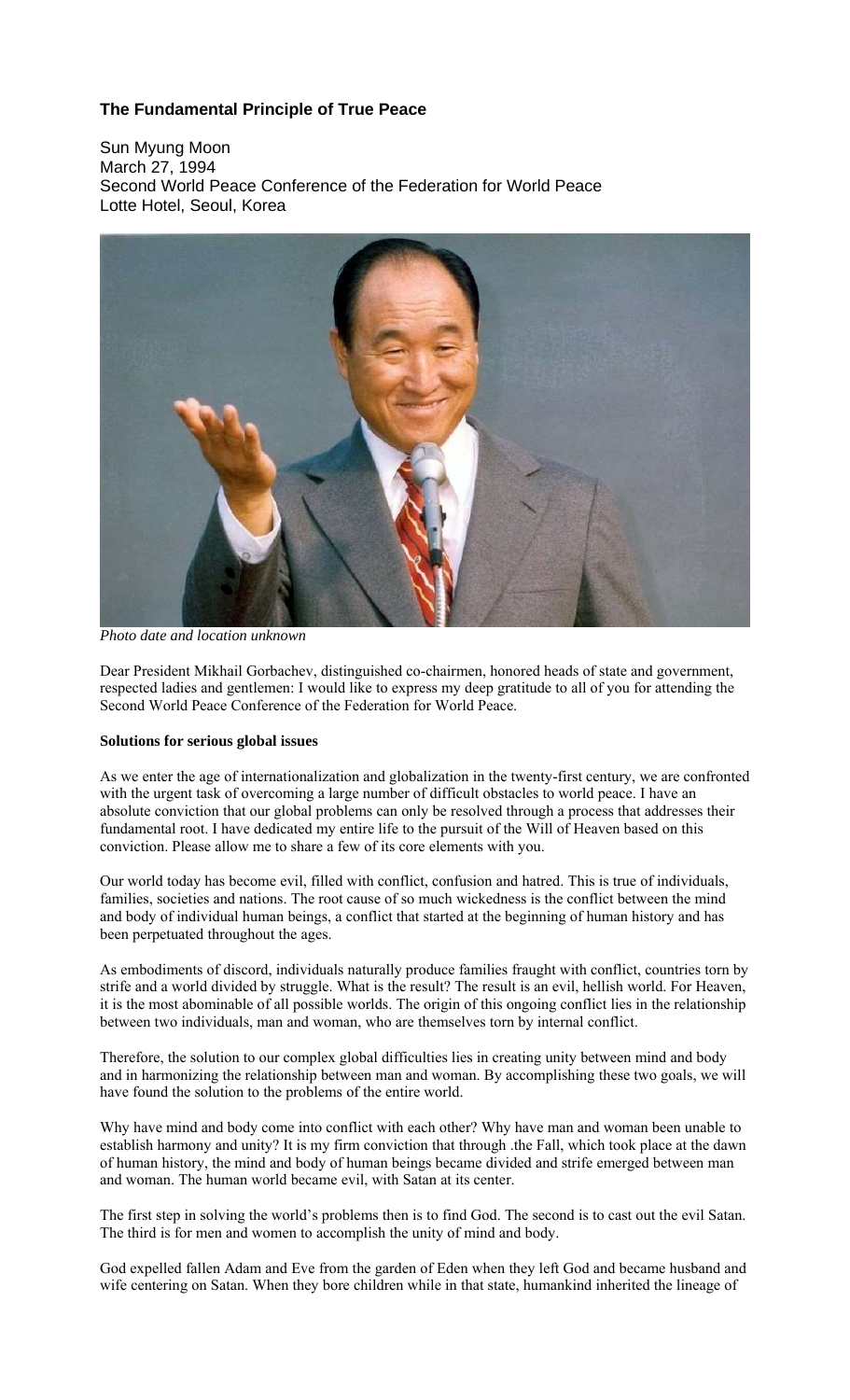Satan. Their lineage was corrupted.

Through adultery the archangel, who became Satan, stole the intended bride of Heaven. It is a principle of Heaven that whenever a relationship of love is established, whether false love or true love, ownership is established from that point. Because of this principle, the human ancestors came under the ownership of Satan.

Originally, the mind and body were to have become one, centering on God's true love. However, before the true love of God had a chance to be perfected within the human mind, the mind became bound by Satan's false love. That enabled Satan to take root in the body.

Originally the mind was to exert a positive polarity over the body, however due to the Fall the body formed another positive pole, repelling the original mind and finally dominating it.

For that reason, God has been working to project the power of true love into the human mind, in order to bring about the absolute subjugation of the body now engulfed in false love. Only when they are unified through true love, can the mind and body return to the state where God dwells within them.

## **We need to obey the commands of the conscience**

Through the Fall, our ancestors became false ancestors. This created the need for religion and for a Messiah. The task of religion and the purpose of the coming of the Messiah are to break down the hell of false love, false life and false lineage, which have given rise to false individuals, false families, false societies, false states and a false world. Religion and the Messiah must guide us back to the original world of true love, true life and true lineage, the world of true parents with God at the center.

God is a relational being and He, too, feels loneliness. He created the heavens and the earth centering on a relational ideal and His reason was to find true love. Look at the created world. You will see that it is structured in pairs: the mineral world, the plant world and the animal world are all arranged in subjectobject partner relationships as a way of providing ideal models for true love between human beings.

True love is the reason women are born for the sake of men and men for the sake of women. Solutions to global problems become possible only when our minds and bodies, and when men and women, come to live for the very purpose of becoming one through true love. True love can be found only in a situation where a person exists for the sake of his or her relational complement. Satan's love is self-centered whereas God's love is other-centered. These two kinds of love are in total contradiction to each other.

For our fallen bodies to be free from the satanic world, we need to know absolutely that the invisible God is our ideal subject partner of true love, and we need to achieve the position of a second, visible God as His absolute object partners. Our minds and bodies must be united by means of the invisible God and by means of true love, and we must honor and respect our heart and conscience just as we honor and respect God Himself.

We can recover our original self only by absolutely submitting to the commands of our conscience. God is the Parent of parents, the Teacher of teachers, and the Master of masters. This forms the basis for the "three subject partner's principle" that encompasses heaven and earth.

It is only through the conscience that these three can form absolute unity and fulfill the three subject partner's principle. Thus, the conscience is more important to us than our parents who gave us birth, more important than any teacher, and more important than the king of any country. Only when elevated to such a position can the conscience become an object of God's love. The conscience needs no education about right and wrong. We have to give it absolute honor and obedience, just as we would honor and obey God.

There is nothing I do that my conscience does not know about; it sees everything. The conscience objects whenever the body schemes to do something wrong. Yet, because the power of selfish love was stronger than the power of the conscience from the time of the Fall, the body is able to drag the mind around wherever it chooses. This kind of problem would not exist if the human conscience had achieved perfection and had formed a relationship of true love with God in the garden of Eden.

Adam's family in the garden of Eden was to be a family of true love, in accordance with God's ideal. God created Adam and Eve so that they would give visible expression to every kind of invisible existence. God, man and woman were in a subject-object partner relationship centering on true love. He created the two ancestral human beings, Adam and Eve, with the expectation that they would become the substantial perfection of the ideal children, ideal brother and sister, ideal husband and wife, and ideal parents existing within God's heart. God wanted the true love of children to be perfected in substantial form. He wanted to see His object partners of true love perfected as actual brothers and sisters in a family, as actual husband and wife and as actual parents.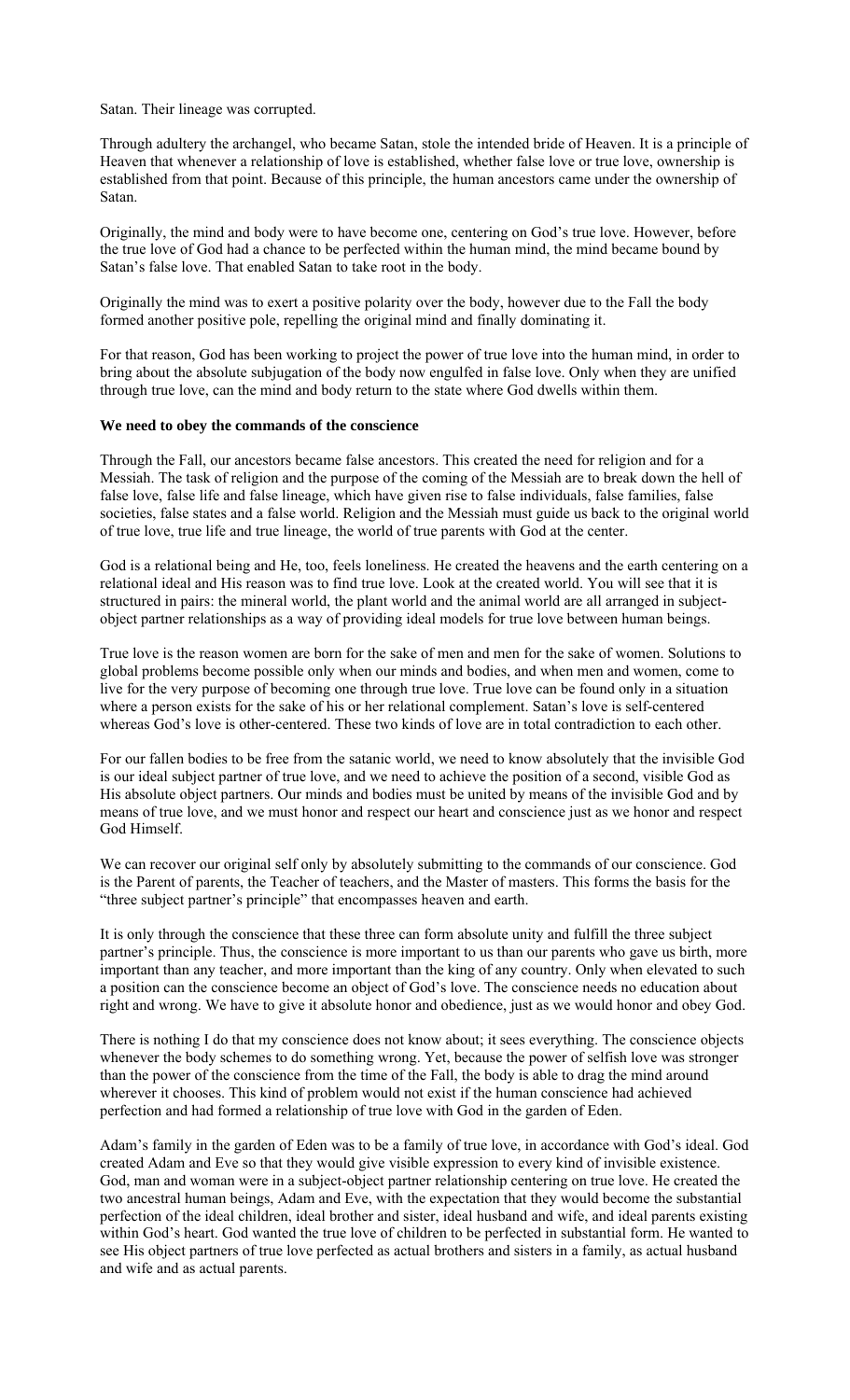### **The family is where we experience the four realms of heart**

True love in a parent-child relationship is vertical, in a husband-wife relationship it is horizontal, and in a brother-sister relationship it is on a front-to-back axis. God wanted such a spherical ideal of true love. Unity is accomplished at one central point, where there is a convergence of the upper and lower hemispheres on the vertical axis, the right and left hemispheres on the horizontal axis, and the front and back hemispheres on the third axis. This point becomes the focus of centripetal force.

Four realms of heart—the love of the child, brother and sister, husband and wife, and parents—are perfected when a man and wife, each centered on God, are married and enter their first relationship of love. This is the central place where perfected love bears fruit. Marriage thus represents the synthesis of the virtues of heaven, earth and humankind and the perfection of all things vertical and horizontal, left and right, and front and back.

Accordingly, Adam and Eve as husband and wife, as God's most beloved substantial object partners, were meant to be the second ancestors, after God. From that position they would stand as the second creators and would inherit everything that God feels. They would feel the joy of God in the positions of children, brother and sister, husband and wife and parents. Their joy as the second creators would be in the experience of bearing children by which they could experience the position of God, the first Creator.

From this perspective, God was the first Creator; Adam and Eve were to be the second creators; and the children of Adam and Eve were to be the third creators. The first, second, and third creators, God, Adam and Eve, and their children, would have established a formal pattern; a pattern that would have enshrined the fundamental principle that all humanity would follow.

From the perspective of Adam and Eve there would be connections between upper and lower (the parentchild relationship), left and right (the husband-wife relationship) and front and back (the brother-sister relationship). It would have led them to the perfection of their family. It would have been the united foundation of God, Adam and Eve and their children. As people approached God, they would accomplish the unity of mind and body and the unity of man and woman and they would form a stable foundation where peace, freedom, happiness and hope would converge, forming the fundamental basis of peace.

God intended that Adam and Eve, as second creators in the visible and substantial world, would participate in His act of creation by having children, who would be the third creators. Through this process, the family becomes the place in which the four realms of heart can be experienced generation after generation. The family is the base through which each form of true love can be brought to perfection. In this way, the family achieves the unity of God and human beings through love, and it serves as the starting point toward the perfection that enables us to establish true ownership in heaven and earth. The family is the origin from which we come to have children, brothers and sisters, husband or wife and parents. Only in such families can we find men and women who have accomplished mind-body unity, and only in such families can we find husbands and wives who have achieved the ideal unity between man and woman. Such families are the starting point for ideal parents. Here, too, we can see the creation of a model, centering upon true love, for the perfection of children, brothers and sisters, husband and wife and parents.

It was God's ideal of creation that this model would expand, not only to the level of the nation and the world, but to the entire cosmos. Thus it is possible to create a nation that is patterned on the family, and a world and cosmos that are also patterned on the family.

#### **The cosmos seeks families that perfect the four realms of heart**

Accordingly, the model for children, brothers and sisters, husbands and wives and parents, who represent the four realms of heart, can be found in the family, in the nation, in the world and in the cosmos. Since a nation contains many families and is larger than a family, families ought to exist for the sake of the nation. Since the world contains many countries, countries need to exist for the sake of other countries in the world. In similar fashion, the world exists for the sake of the larger cosmos. Finally, the cosmos exists for the sake of God, who is the greatest and most central existence.

Thus, when the standard of the perfected four realms of heart within the family is projected onto higher and higher levels, the ideal of unity becomes a reality. On that basis, we can enter a cosmos of peace, happiness and freedom. This is why we have a vital need for family harmony centering on the unity of mind and body and man and woman.

God too has been growing, you see. He created Adam and Eve as the substantiation of the ideal within His invisible heart, of son and daughter, brother and sister, husband and wife and father and mother. With Adam and Eve, God becomes a growing child, a brother and a sister, a husband and a wife, and finally a parent. As God establishes children, brothers and sisters, husbands and wives and parents, God experiences His second self many times over. God unites them in true love, which brings boundless joy to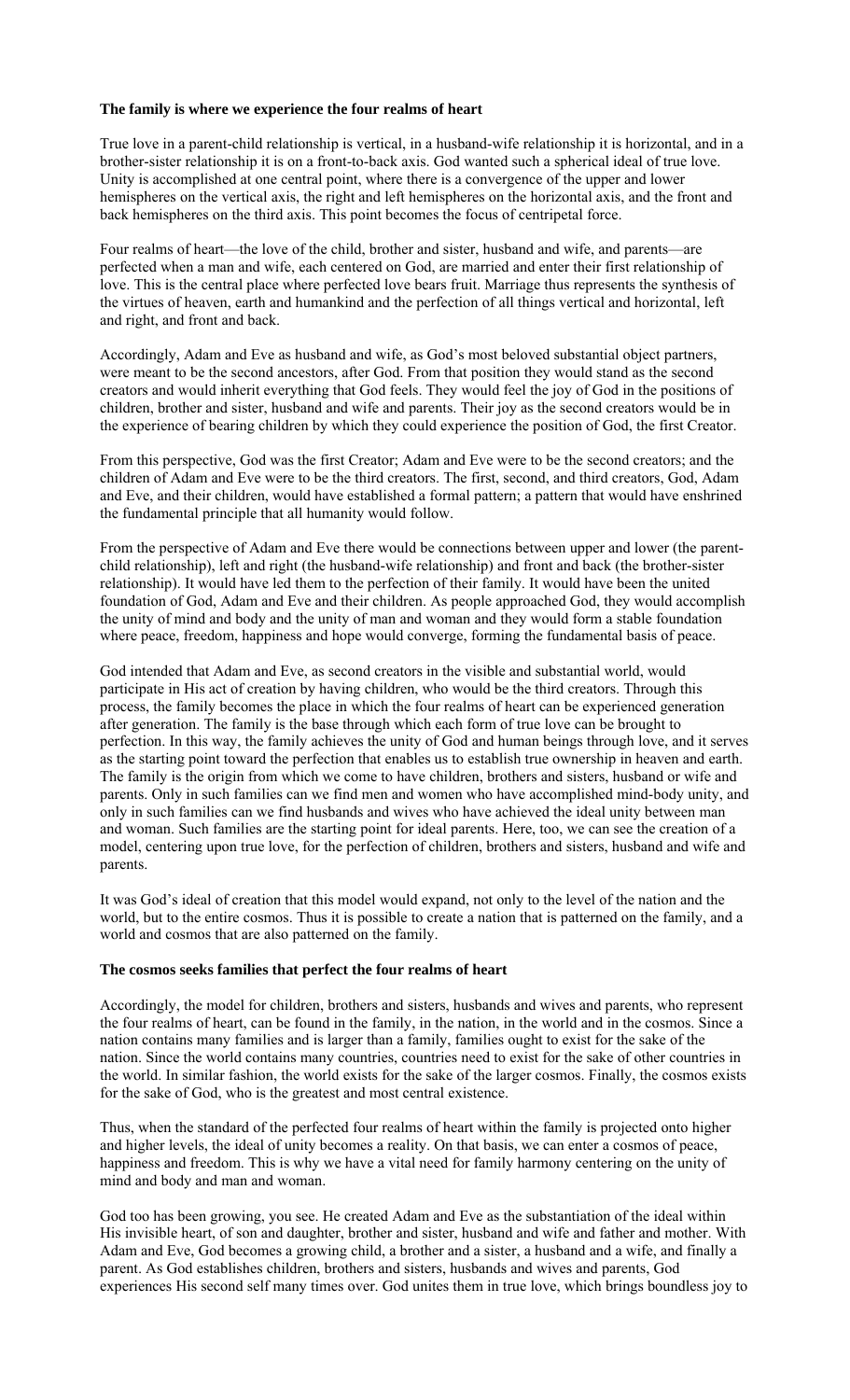Him.

Human beings are designed to give joy to God and to give joy to one another. We are all in the position of someone else's child, sibling, spouse or parent. All human beings are members of families centering on the four realms of heart, which makes the family the foundation to experience the ideal realms of heart. We all have a longing to form families and the reason is that only those people who deeply experience and embody the four great realms of heart can become ideal human beings, capable of making oneness in heart with anyone in the kingdom of heaven on earth or in the spiritual realm.

This explains the consummate human desire to achieve mind-body unity and husband-wife unity. Unless we achieve this all-important mind-body unity, we are unqualified in all other aspects and cannot develop unity in a true family. We will fall away from our families, from our nation, from the world, from the universe and from God Himself. Only through our utmost effort to accomplish mind-body unity and family unity can we achieve perfection.

We have to know that we ourselves are God's representatives. We are in the position of a second God. All people need to work together to establish the family into a realm of goodness and joy.

## **The kingdom of heaven begins with a couple united in true love**

Please realize that the position of husband and wife is the union between a son of God and a daughter of God, the union of a brother and sister within God's family and the union of a father and mother. From the perspective of the four realms of heart, the position of husband and wife is the absolute goal of human life, through which we can actually achieve the perfection of our individual selves.

The husband, therefore, stands in the position that enables the wife to receive an ideal son of God, to receive an older brother of heaven, to receive a husband of heaven and to receive a father of heaven. This is also true of the wife in relation to her husband. Such husbands and wives bear children in a manner analogous to God's act of creation, and they feel joy through experiencing their own growth in a substantial manner through their children.

God's love is absolute. Accordingly, it is a principle of heaven that the relationship of husband and wife cannot be broken. Fallen human society has lost sight of this principle, and we have to be restored so that we may return to the original homeland. When such a restoration is accomplished, the Federation for World Peace will have fulfilled its purpose. At that point, the family-level heaven will become a nationlevel heaven; the nation-level heaven will become a world-level heaven; and the world-level heaven will become the kingdom of heaven in the spirit world. This will be the point at which we will finally have achieved a world of peace.

The point at which a husband and wife marry and love each other with true love is the heavenly palace, which is the origin of the love, life and lineage of God and humankind. It is the starting point for the ideal of the kingdom of heaven on earth and in the spirit world. When children who are the fruit of such true love achieve perfect unity as husbands and wives, they form families living in attendance to God. This constitutes the base upon which peace and all ideals are established. Men and women, each the corresponding better half of the other, then become one body and as God's object partner, perfect the ideal of love.

On the foundation of true love, God perfects humankind as an existence of unlimited value. When that is done, God, too, will see the perfection of true love, the fulfillment of the family ideal, the fulfillment of His own ideal for the creation and the cradle of eternal, ideal love. From the perspective of Adam and Eve's family, God is the first ancestor; Adam and Eve are the second ancestors and their children are the third ancestors. Adam and Eve were meant to form a royal family with God at the center. God is in the position of grandparents; Adam and Eve are in the position of parents, and Adam and Eve's offspring are in the position of children. In this manner, the original pattern of three generations within the family is established.

According to this original pattern, the grandparents are in the position of king and queen of the spirit world, representing God in the kingdom of heaven in heaven. They are to be honored and respected as if they were God. The parents are in the central position of king and queen of the family, representing the kingdom of heaven in the present world. They are to be honored and respected just as we would the king and queen of the present world. Children are in the position of princes and princesses within the family. They are to be loved as the ones standing to inherit the future kingdom of heaven on earth and in the spirit world.

In this way, the members of Adam and Eve's family were to form a royal family with God at the center and live peacefully on earth until they moved into the heavenly, eternal world. Only in that heavenly world can human desire, freedom, aspiration, peace and happiness attain complete fulfillment. This is the purpose that humankind needs to fulfill.